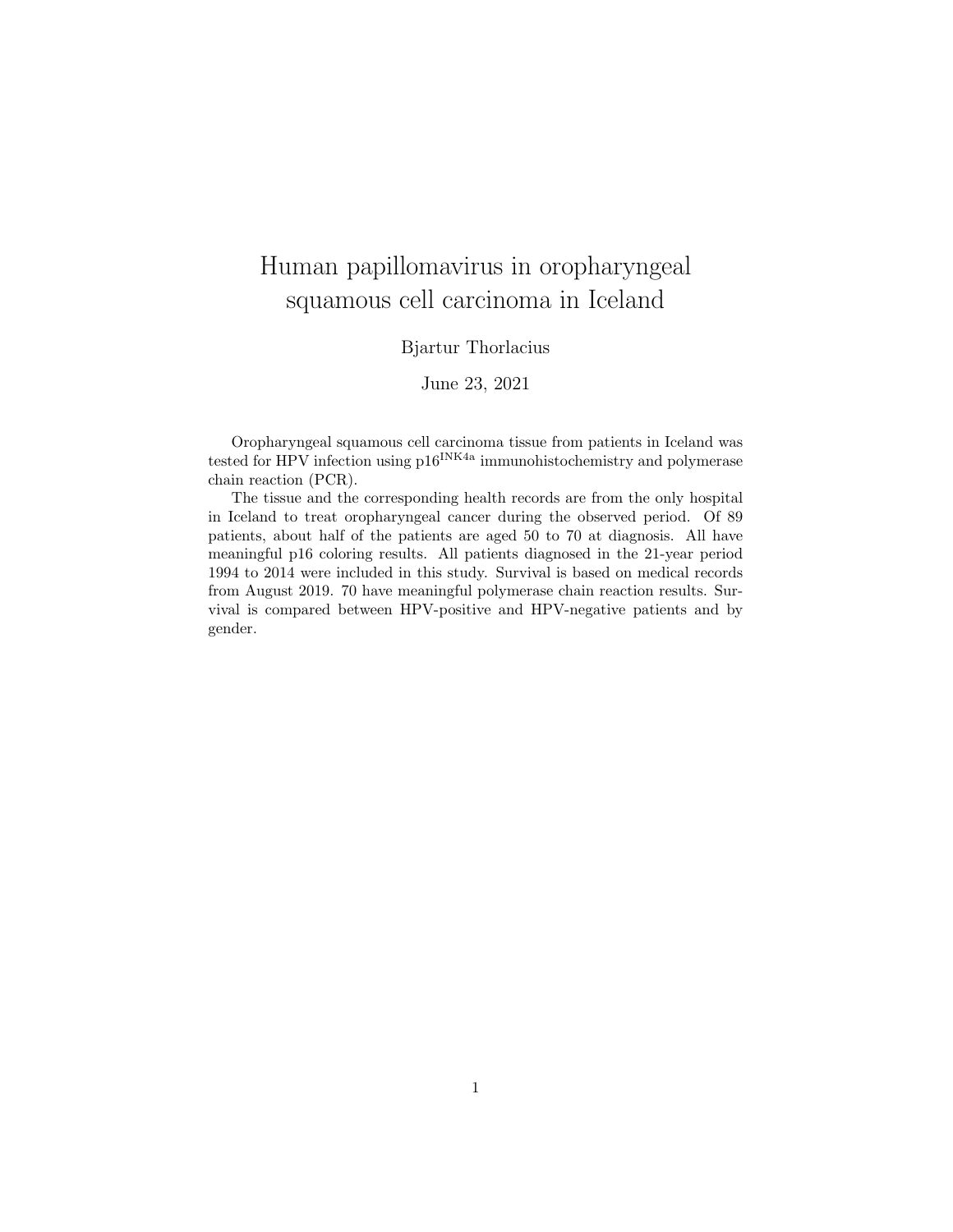

## 1 Incidence

Figure 1: OPSCC incidence by p16 stain result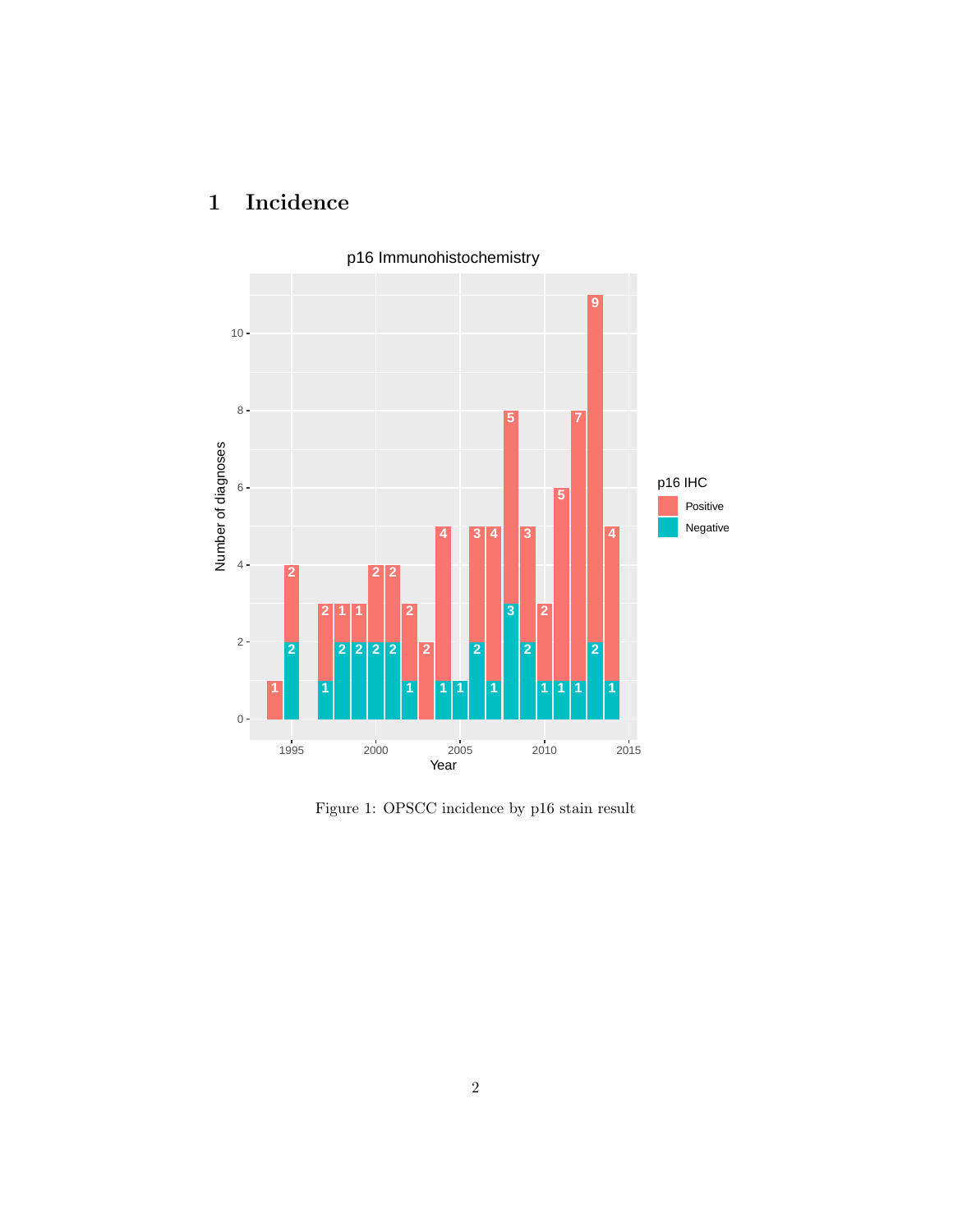

Figure 2: OPSCC incidence by combined p16 stain and PCR results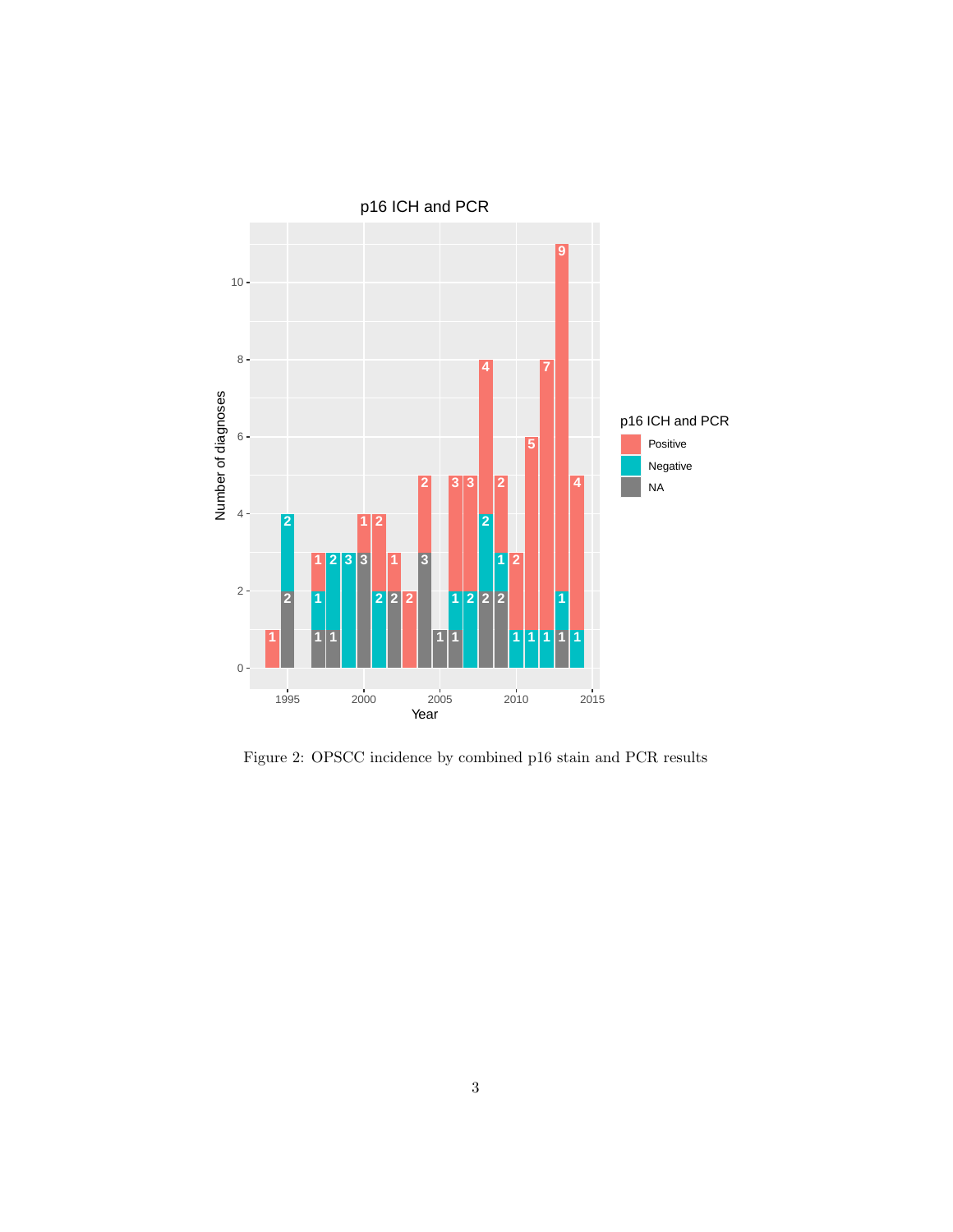

Figure 3: OPSCC p16<sup>INK4a</sup> antibody positive incidence, by gender.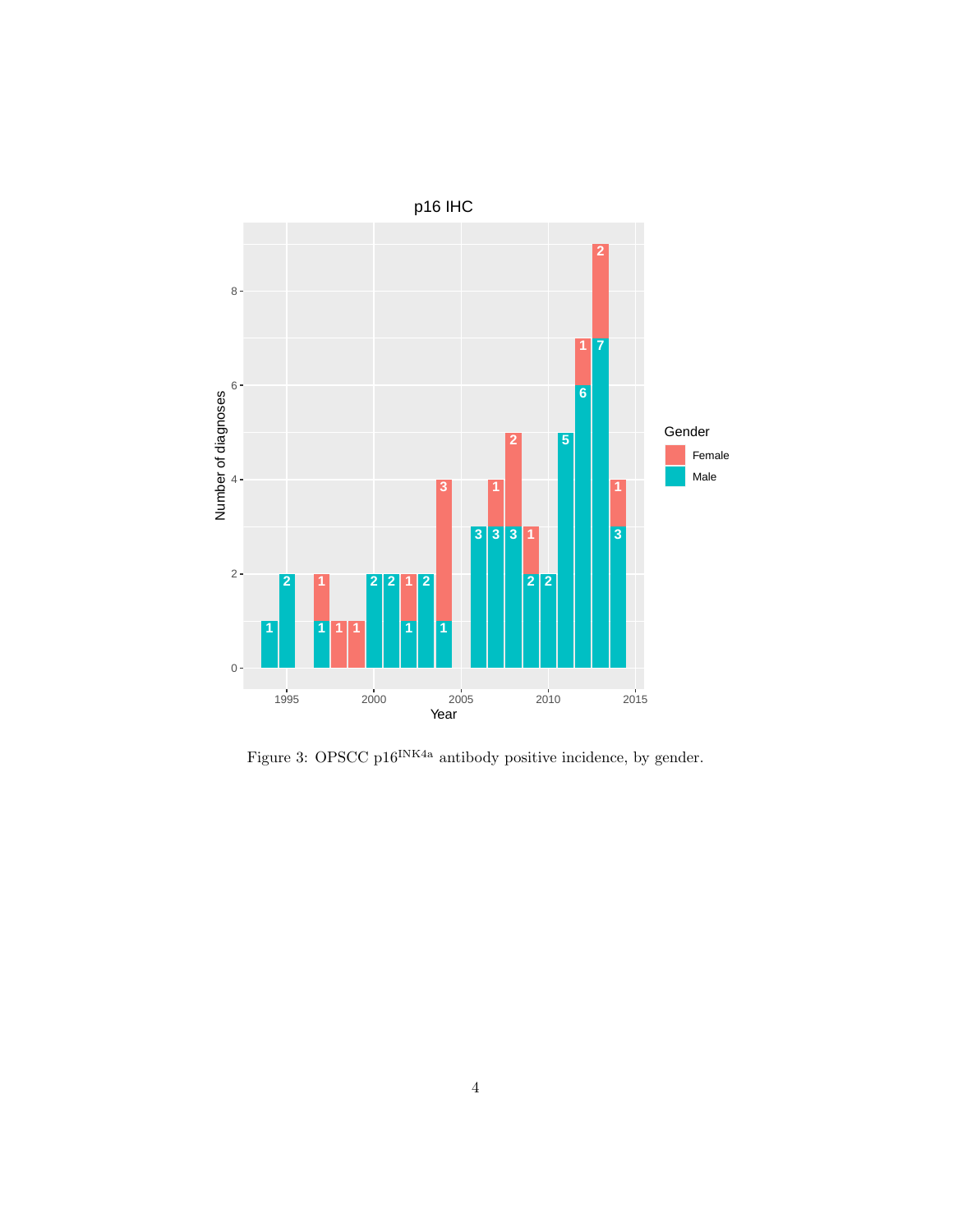

Figure 4: OPSCC simultaneously  $p16^{INK4a}$  antibody and HPV DNA (as measured by PCR) positive incidence, by gender.

Patients are HPV positive iff both p16 antibodies are found with ICH and a significant number of HPV viral nuclear acids are found with PCR. The population residing in Iceland for half a year or longer grew during the study peroid on average by 1% a year.Hagstofa, 2019 No statistics in this paper have been adjusted for population.

Overall incidence, estimated at 8 diagnoes/year at the end of the studied period grew by 3% to 10% per year (p-value 0.001).  $p16^{INK4a}$  positive incidence, estimated at 7 diagnoes/year at the end of the studied period grew by 4% to 14% per year (p-value 0.0002).  $p16^{INK4a}$  negative incidence is exceptionally stable. Simultaneously HPV PCR and p16 antibody positive incidence, estimated at 7 diagnoes/year at the end of the studied period grew by 6% to 19% per year (*p*-value 0.0002). In cases where either HPV PCR or  $p16^{INK4a}$  is negative, incidence is exceptionally stable. Male incidence, estimated at 6 diagnoes/year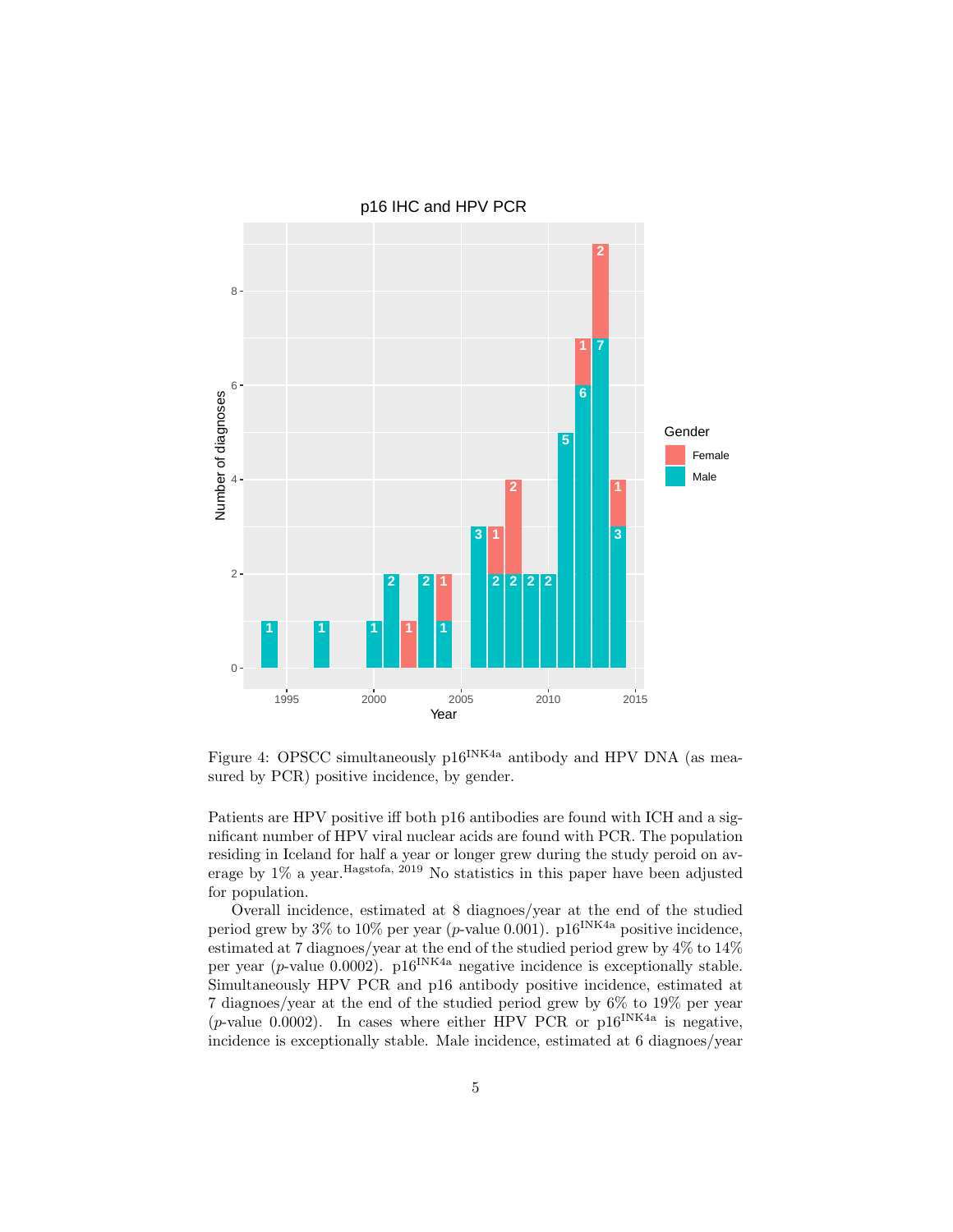at the end of the studied period grew by  $2\%$  to  $12\%$  per year (*p*-value 0.003). Male p16 positive incidence, estimated at 5 diagnoes/year at the end of the studied period grew by 3% to 15% per year (p-value 0.003). Male HPV positive incidence, estimated at 6 diagnoes/year at the end of the studied period grew by 4% to 19% per year (p-value 0.003). Female incidence is exceptionally stable. Female p16 positive incidence is exceptionally stable. Female HPV positive incidence is exceptionally stable.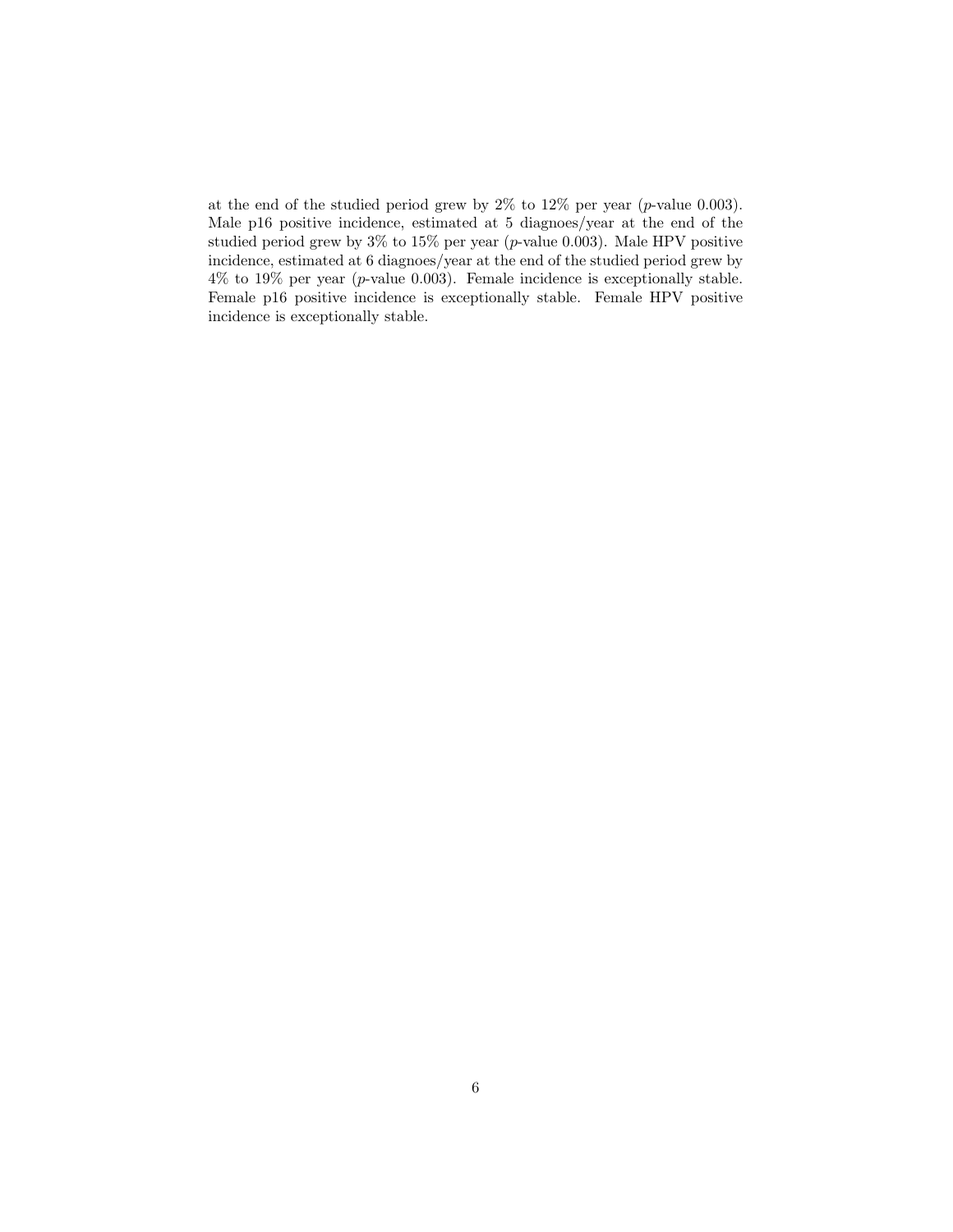## 2 Survival

#### 2.1 Overall survival



Figure 5: The colored shades cover the confidence region for the Kaplan-Meier survival curve of the same color. As expected,  $p16^{INK4a}$  positive patients had better overall survival most of the time than did  $p16^{INK4a}$  negative patients. A cross indicates a patient that was alive in August 2019 but was diagnosed in the preceding five years and had thus not yet reached the five year survival mark. Despite the survival curves crossing early on, Schoenfeld's partial residuals look and pass a chi-square test as independent of time, suggesting that the hazards of the two groups could be proportional. A Cox proportional hazards model indicates that  $p16^{INK4a}$  positive patients are at only a third of the long-term death hazard of p16<sup>INK4a</sup> negative patients, and only at a fourth of the death hazard for the first five years after diagnosis (95% CI for the 5yr HR:  $2-6\times$ ).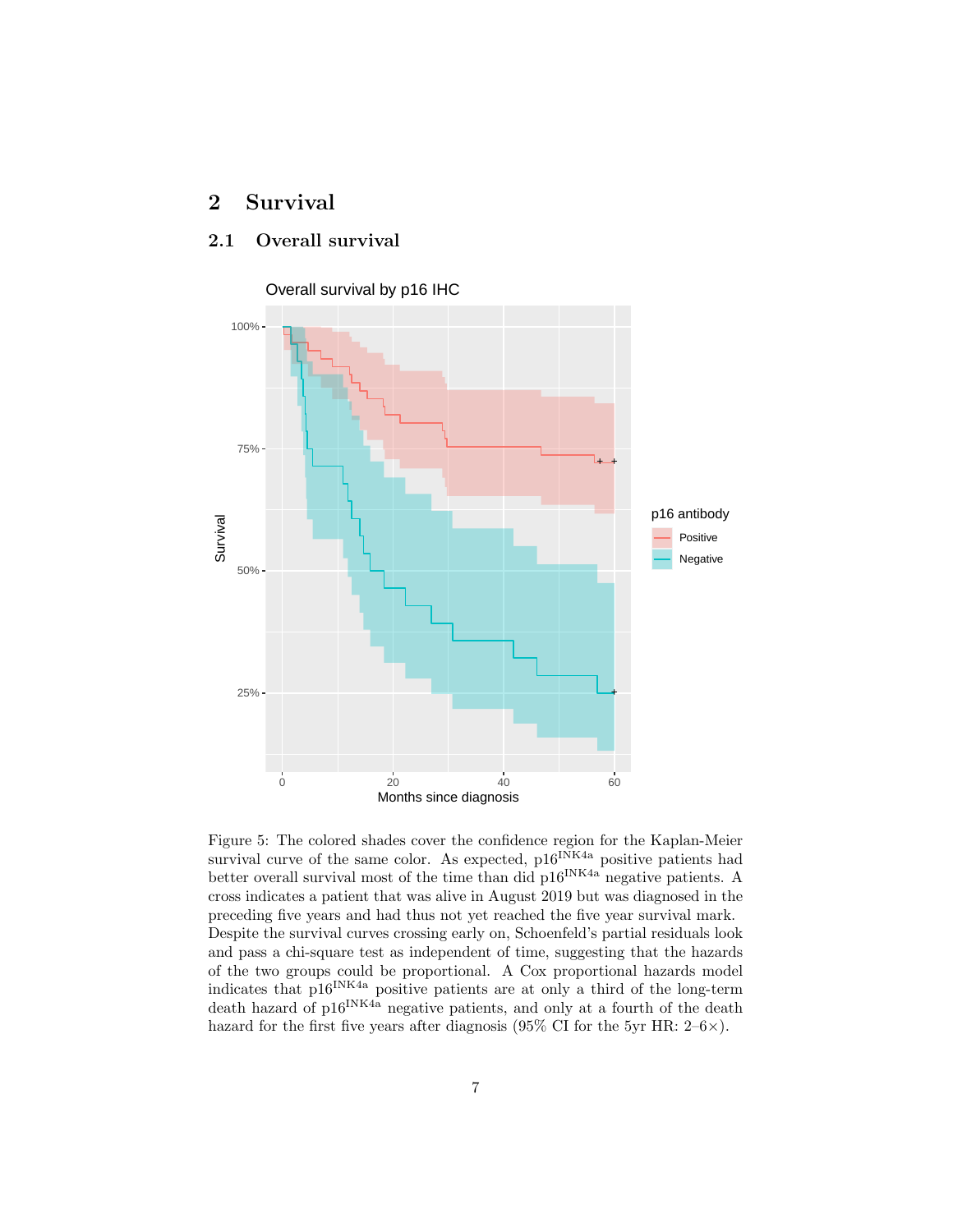

Figure 6: Five year survival by gender (Kaplan-Meier). If survival data had been right-censored two years after diagnosis, no statistically significant survival difference between the genders would have been found. Schoenfeld residues do, however, support the assumption of proportional hazard, and a Cox proportional hazards model fit to survival data up to August 2019 does find that females are after a diagnosis, with 95% "confidence," at somewhere between 8% and 300% greater death hazard than males.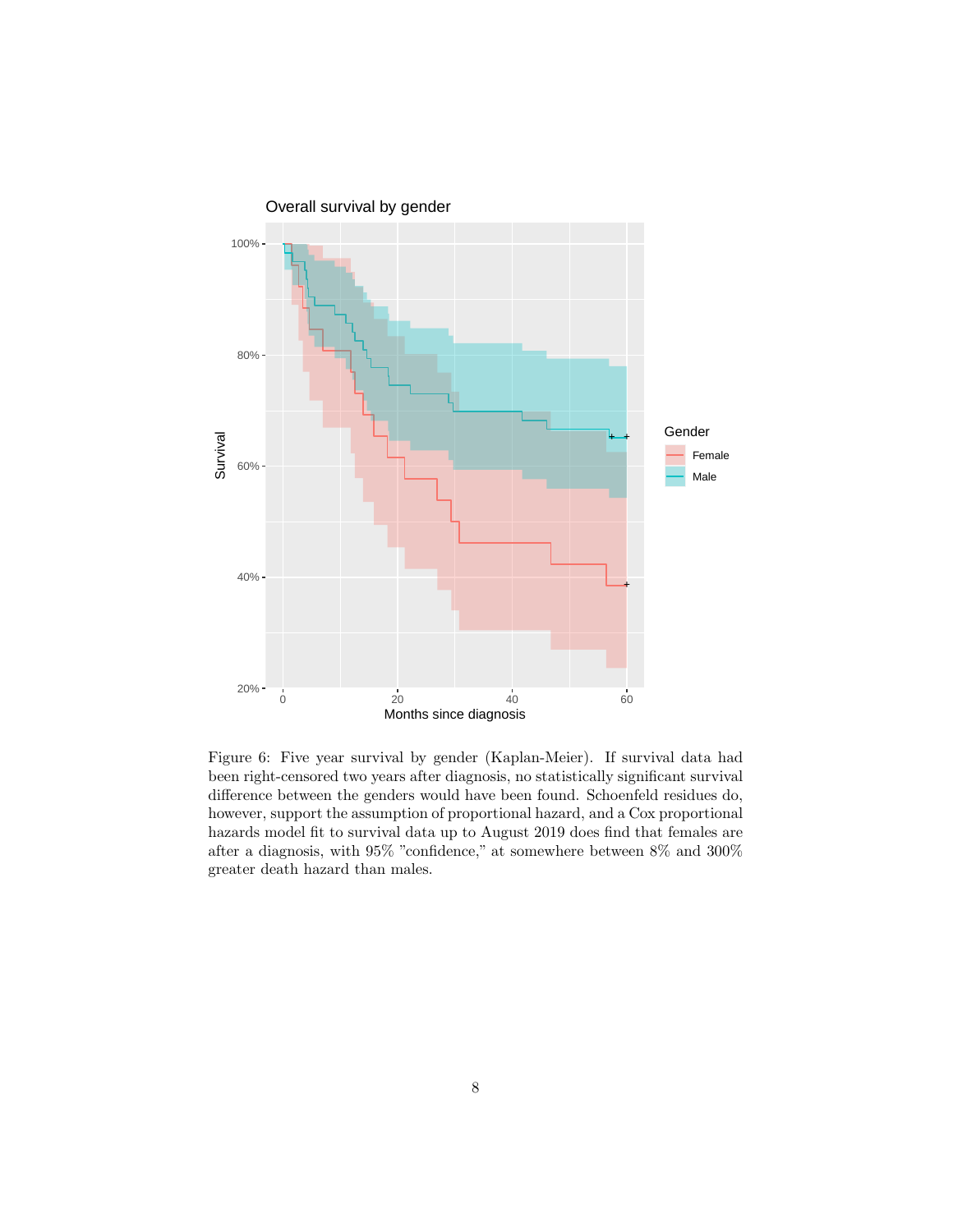

Figure 7: As expected, HPV positive patients had overall better survival than HPV negative patients.

Schoenfeld's partial residuals look and pass a chi-square test as independent of time, suggesting that the hazards of the two groups could be proportional. Despite the shortest surviving patient being  $p16^{INK4a}$  positive, a Cox proportional hazards model indicates that p16<sup>INK4a</sup> positive patients are at only a fourth of the long-term death hazard of  $16^{1}$ <sup>INK4a</sup> negative patients, and only at a fifth of the death hazard for the first five years after diagnosis (95% CI for the 5yr HR:  $2-12\times$ ).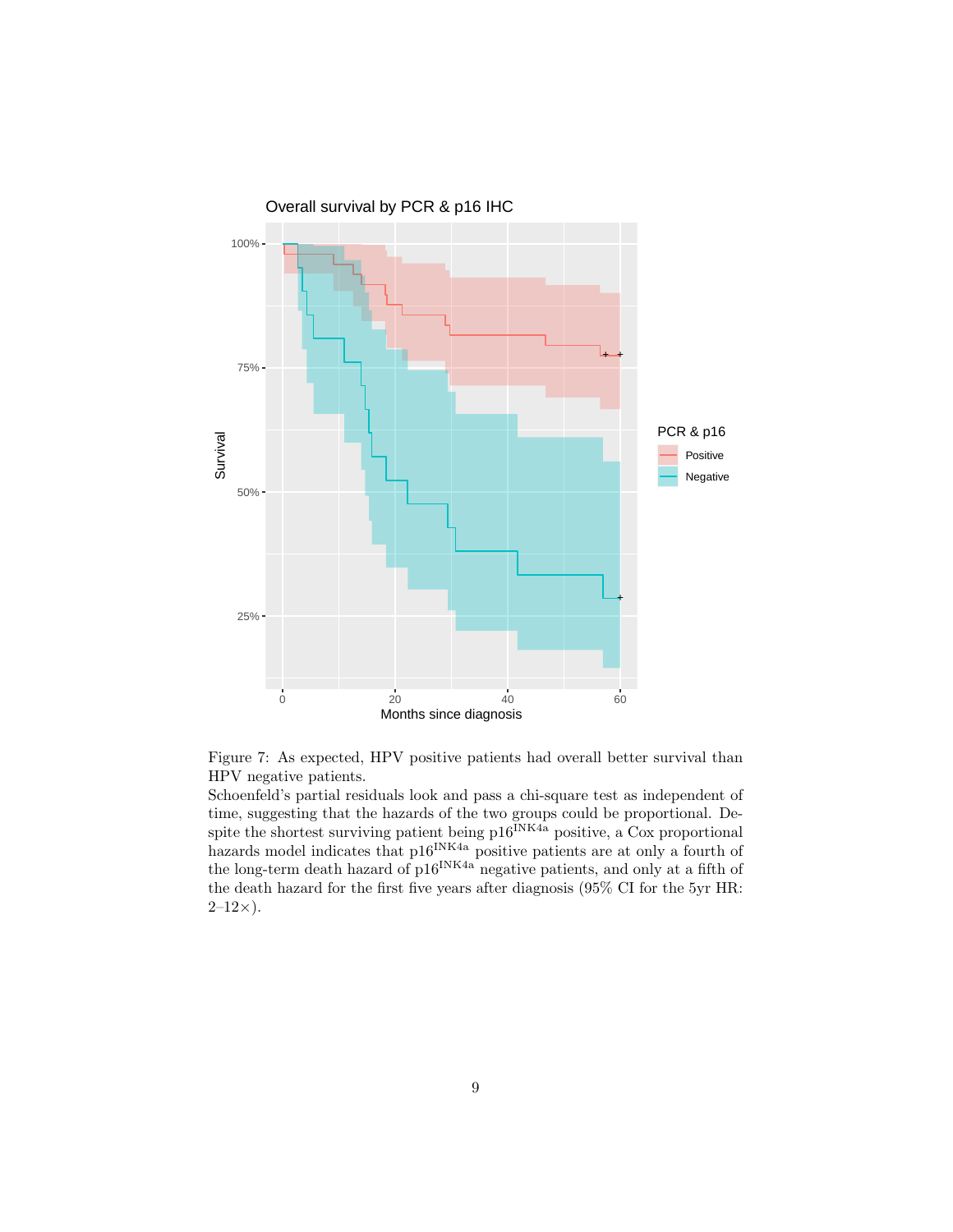#### 2.2 Disease-specific survival



Disease−specific survival by p16 IHC

Figure 8: As expected, p16 positive patients had overall better disease-specific survival than p16 negative patients.

Disease-specific fatality hazard was four times higher for  $p16^{INK4a}$  negative patients.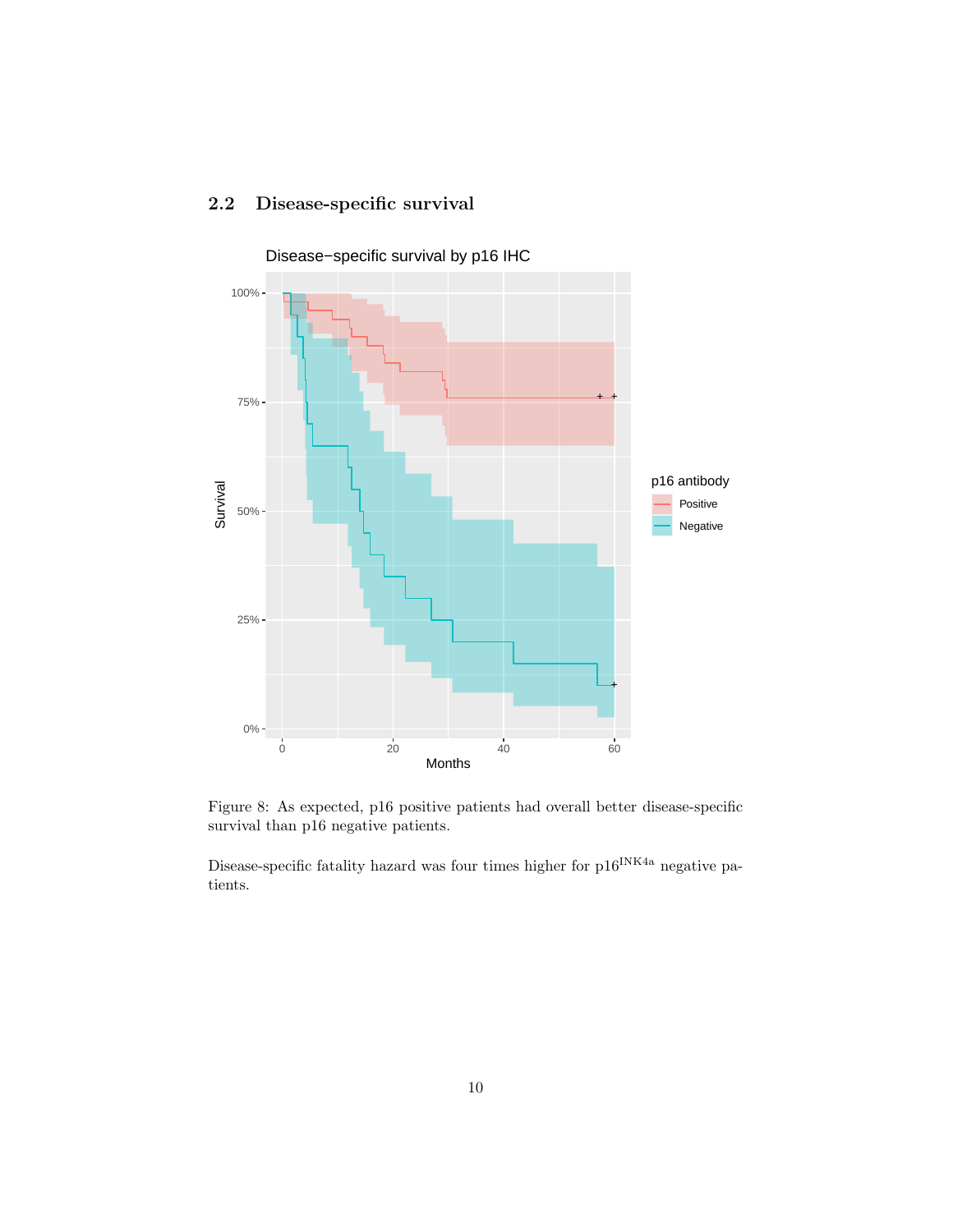

Figure 9: Disease-specific survival whether samples both produce a  $\rm p16^{INK4a}$ antibody stain and test HPV DNA positive using PCR.

As expected, HPV positive patients had overall better disease-specific survival than p16 negative patients.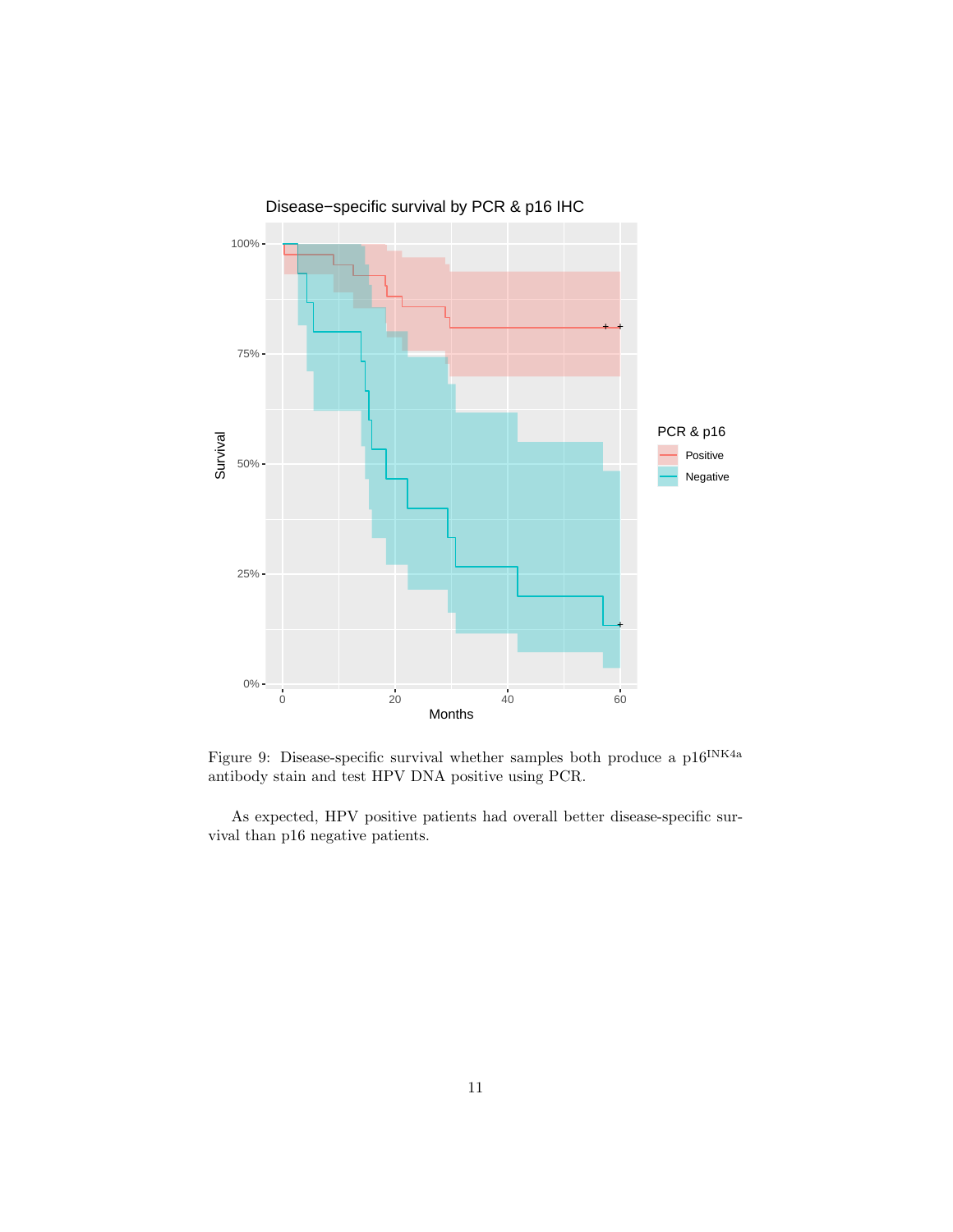## 3 Tumor location



Figure 10: Kaplan-Meier survival graph for OPSCC patients by tumor location.

Patients were partitioned in three by (initial) tumor location: tonsil, base of tongue and other. Some patients in each group also had tumors elsewhere. A Cox proportional hazards model indicates that tonsil patients are at only half the death hazard of base of tongue patients (p-value if there was no difference: 0.02). The hazard ratio estimate would be the same even if survival data had been right-censored at two or five years after diagnosis.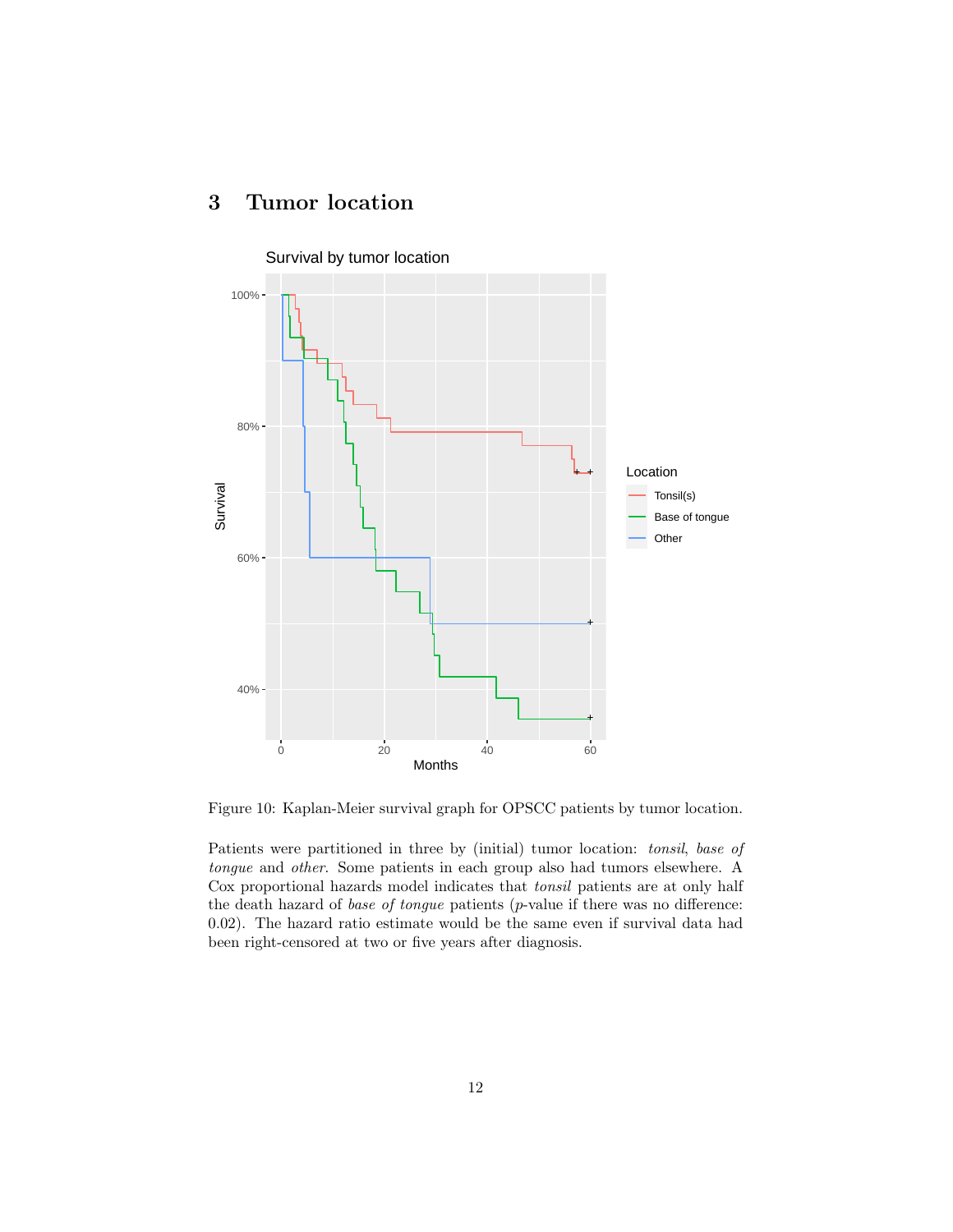|                | Female |  | Male   |
|----------------|--------|--|--------|
| Tonsil(s)      | 13     |  | 35     |
| Base of tongue | 11     |  | 20     |
| Other          | 2      |  |        |
|                |        |  |        |
|                | p16    |  | $p16+$ |
| Tonsil(s)      | 9      |  | 39     |
| Base of tongue | 13     |  | 18     |

Table 1: Tumor location by gender and  $p16^{INK4a}$  stain.



Figure 11: Kaplan-Meier survival graph for OPSCC patients by tumor location and p16<sup>INK4a</sup> immunohistochemistry result. The five year hazard from an oropharyngeal p16<sup>INK4a</sup> positive tumor is between a third and a sixteenth of the hazard from an oropharyngeal p16INK4a negative tumor, after correcting for more specific tumor location. In contrast, it's unclear if there is any survival difference between specific tumor location left after correcting for  $p16^{INK4a}$  immunohistochemistry result. Right-censpring survivors two years after diagnosis yields a statistically significant difference, but the censoring five years after diagnosis does not. Schoenfeld residuals support the assumption of proportional hazards for up to five years, but no longer.

Survival by tumor location and p16 IHC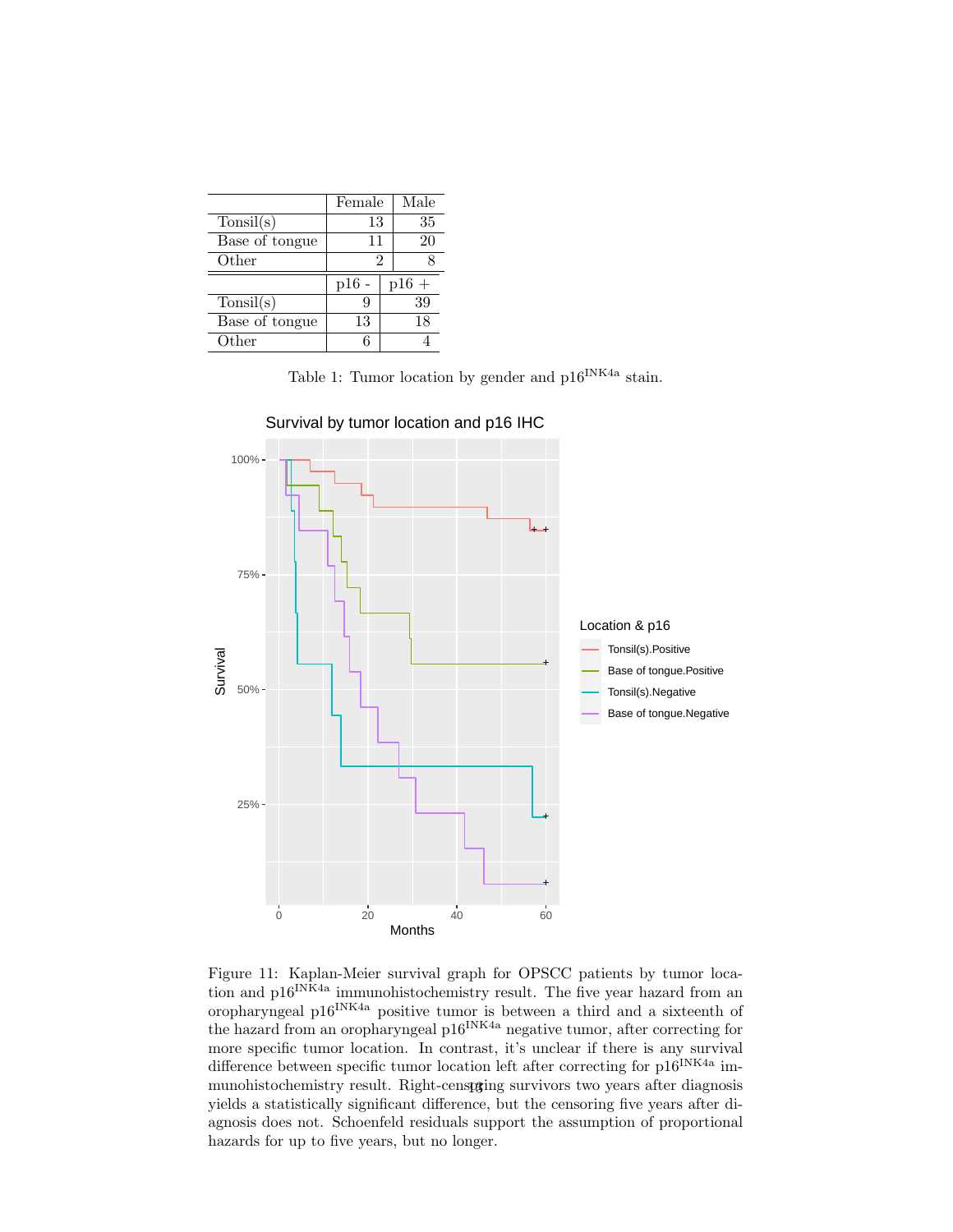|  | 4 Correlation between smoking and HPV |  |  |  |  |  |
|--|---------------------------------------|--|--|--|--|--|
|--|---------------------------------------|--|--|--|--|--|

|             | n16 | p16<br>$\overline{\phantom{a}}$ |    |  |
|-------------|-----|---------------------------------|----|--|
| Smoking     | 39  | ഹ<br>∠⊌                         | ĐЧ |  |
| Non-smoking | ΙU  |                                 |    |  |

Table 2: Contingency table classifying patients by whether they have ever smoked and their p16 ICH result both alone and cross-checked against HPV PCR. There is not a discernible correlation between smoking and p16 ICH status  $(p$ -value 0.3 $)$ .

|             | Tonsil(s) | Base of tongue | Other |
|-------------|-----------|----------------|-------|
| Smoking     |           |                |       |
| Non-smoking | Τŋ        |                |       |

Table 3: Contingency table classifying patients by whether they have ever smoked and their tumor location. There is not a discernible correlation between smoking and tumor location (*p*-value 0.2).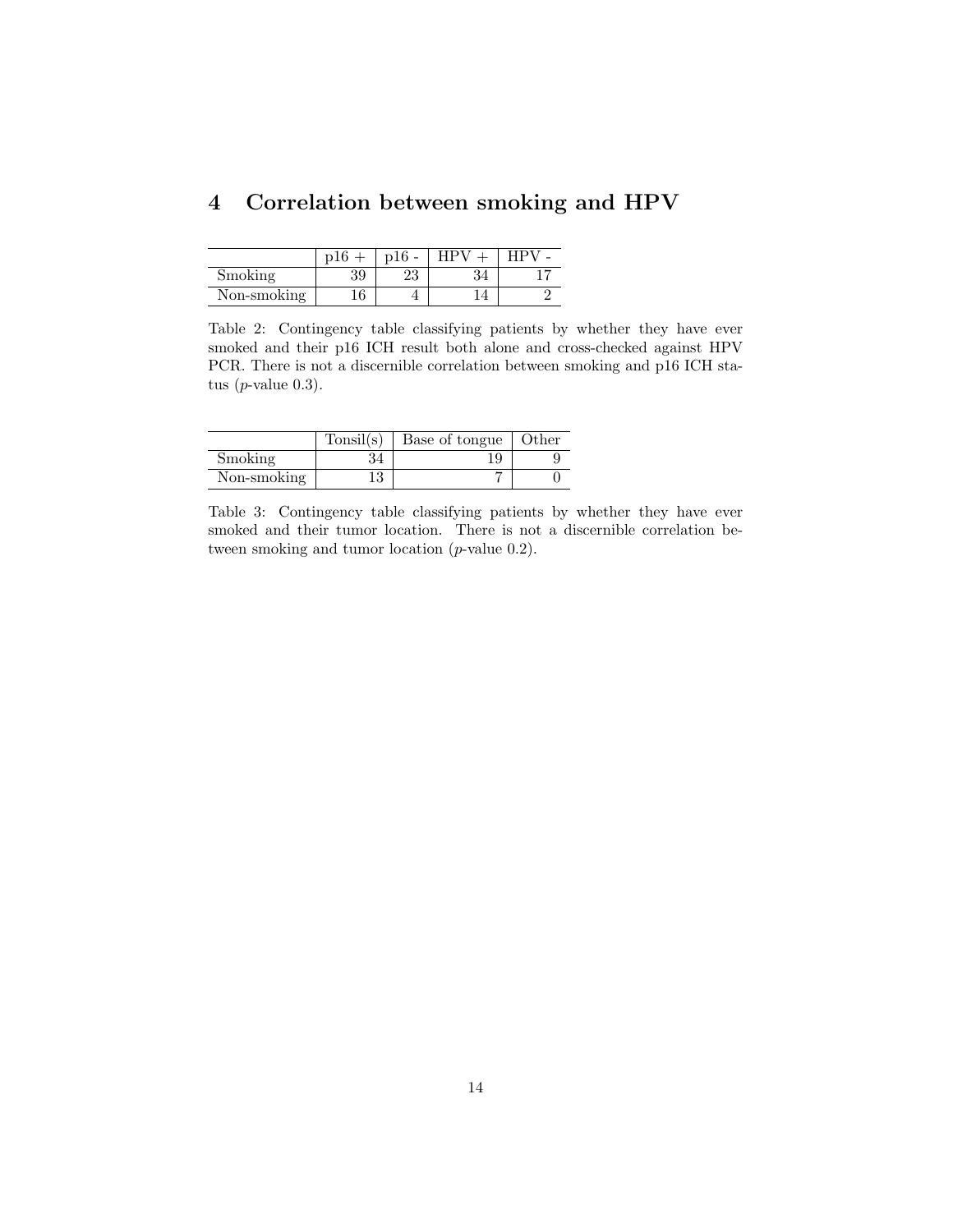### 5 Tumor score and cancer stage

A notable change between the  $7<sup>th</sup>$  and  $8<sup>th</sup>$  editions of the TNM Cancer Staging Manual from the American Joint Committee on Cancer is that HPV status is factored into the cancer stage in the latter, but not the former. A tumor could be classified as stage IVa by the  $7<sup>th</sup>$  edition and as stage I by the  $8<sup>th</sup>$  edition.<sup>1</sup>

|          |    |    | N2a-c |  |
|----------|----|----|-------|--|
| Positive |    | 36 |       |  |
| Negative | 16 |    |       |  |

Table 4: Contingency table classifying patients by p16 stain and HPV PCR result and cancer N-score according to the American Joint Committee on Cancer 8<sup>th</sup> edition TNM Cancer Staging Manual. The N-score is partially defined in terms of HPV status.

|          | ົ |  | a  |  |
|----------|---|--|----|--|
| Positive |   |  | ⊿∪ |  |
| Negative |   |  |    |  |

Table 5: Contingency table classifying patients by p16 stain and HPV PCR result and cancer stage according to the American Joint Committee on Cancer 7 th edition TNM Cancer Staging Manual. The cancer stage is not defined in terms of HPV status. There is a correlation between HPV and cancer stage  $(p$ -value  $0.006)$ .

<sup>1</sup>Hoffmann M, Tribius S. HPV and Oropharyngeal Cancer in the Eighth Edition of the TNM Classification: Pitfalls in Practice. Transl Oncol. 2019;12(8):1108-1112. doi:10.1016/j.tranon.2019.05.009

|          | unknown |          |                            | a |  |
|----------|---------|----------|----------------------------|---|--|
| Positive |         | ററ<br>ಀಀ | $\tilde{\phantom{a}}$<br>U |   |  |
| Negative |         | υ        | ິ<br>U                     |   |  |

Table 6: Contingency table classifying patients by p16 stain and HPV PCR result and cancer stage according to the American Joint Committee on Cancer 8<sup>th</sup> edition TNM Cancer Staging Manual. The cancer stage is partially defined in terms of p16 stain result. There is a correlation between HPV and cancer stage  $(p$ -value  $0.0002$ ).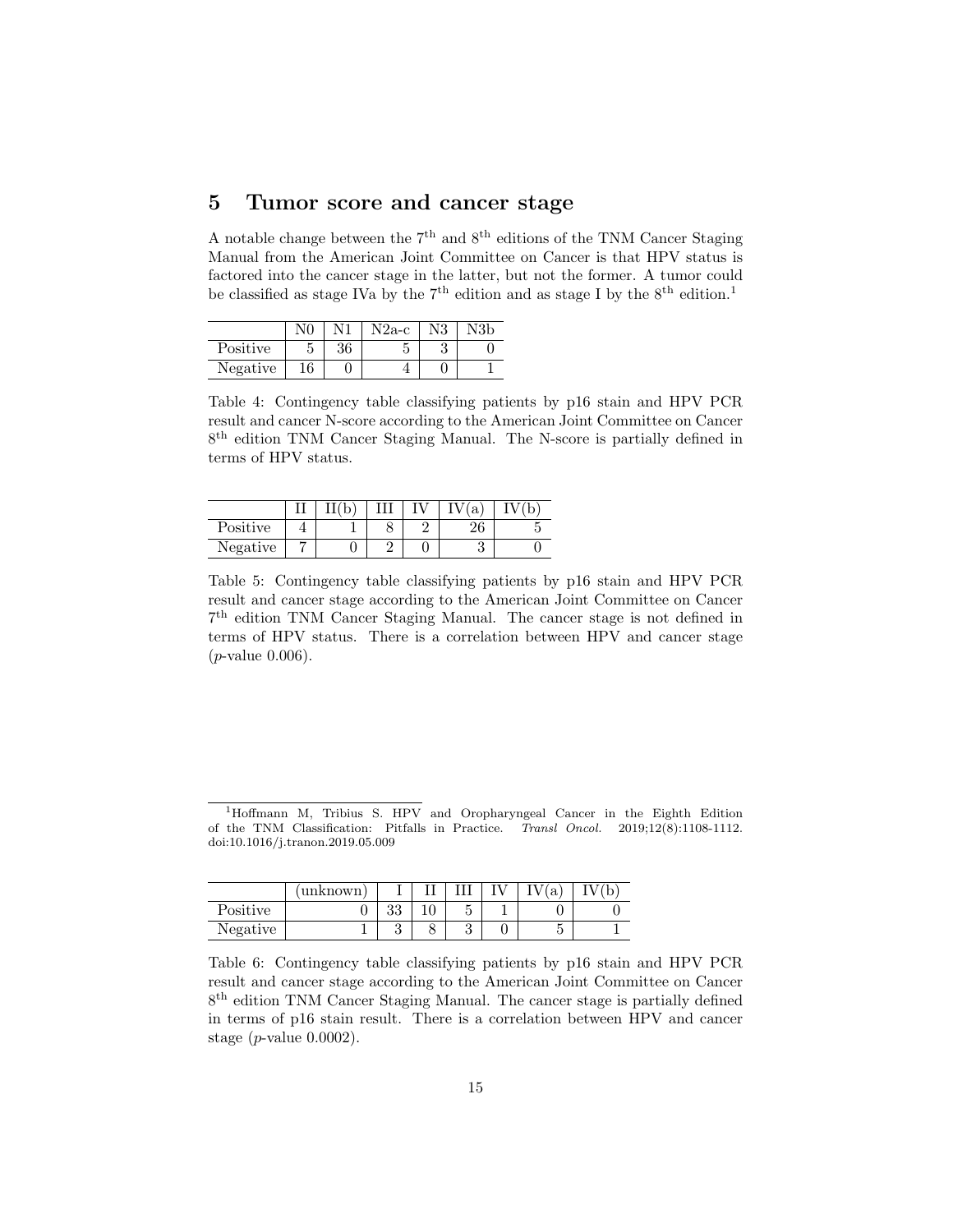|        |    | $\overline{\phantom{a}}$ |                | ⊥⊥              |                      | a | ◡ |
|--------|----|--------------------------|----------------|-----------------|----------------------|---|---|
| Female | ŦΩ |                          |                |                 | ۰                    |   |   |
| Male   | 40 |                          | $\Omega$<br>υG | $\mathbf{\tau}$ | ᅩ<br>$\cdot$ $\cdot$ |   |   |

Table 7: Combined p16<sup>INK4a</sup> antibody stain and HPV DNA PCR result and TNM cancer stage by gender.

#### 6 Gender

|               | Diagnoses | Male     | Female |
|---------------|-----------|----------|--------|
| 1994 - 2004   |           | 20       |        |
| $2004 - 2014$ | 61        | 79<br>ΨO | 8ء     |

## 7 A note on p-values

All hypothesis tests were performed at significance level  $\alpha = 5\%$ . The null hypotheses rejected with p-values close to 0.05 are rejected because they are opposed by biological arguments and clinical experience. The p-values in this paper are heavily skewed towards zero, with only one p-value over half. An Anderson-Darling shows that the  $p$ -values that are presumed to be independent do not come from the uniform distribution (p-value 0.04, would decrease below 0.00005 if interdependent p-values were included).